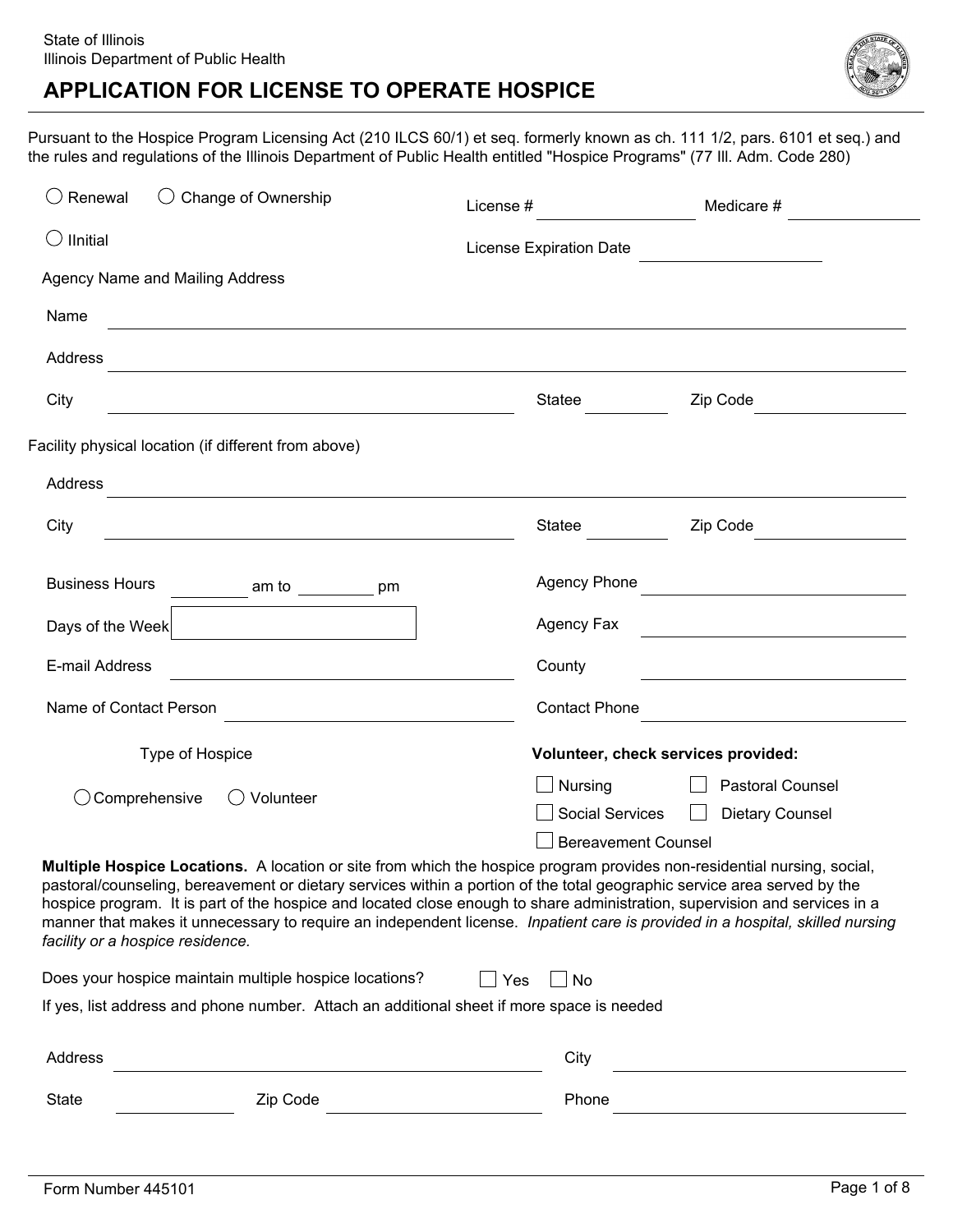

| <b>Type of Hospice Affiliation:</b> | <b>Type of Control:</b>            |  |  |
|-------------------------------------|------------------------------------|--|--|
| Hospital                            | Voluntary Non-Profit Non-Church    |  |  |
| <b>Skilled Nursing Facility</b>     | <b>Voluntary Non-Profit Church</b> |  |  |
| Home Health Agency                  | <b>Government Agency</b>           |  |  |
| <b>Free-Standing Hospice</b>        | Proprietary                        |  |  |
|                                     | Other (Specify)                    |  |  |
|                                     | Other                              |  |  |
|                                     |                                    |  |  |

**If type of control is "Proprietary" (corporation, sole proprietor, partnership or association), complete this** section and complete and submit Attachment A(Statement of Ownership). If licensee/applicant is a corporation or limited partnership, list name and address of Illinois registered agent.

| Name of Organization                                                                                |           |                                                           |     |  |  |
|-----------------------------------------------------------------------------------------------------|-----------|-----------------------------------------------------------|-----|--|--|
| President                                                                                           | Secretary | <u> 1989 - John Stein, Amerikaansk politiker (* 1908)</u> |     |  |  |
| Illinois registered agent or person(s) legally authorized to receive service of process for entity: |           |                                                           |     |  |  |
| Registered Agent Name:                                                                              |           |                                                           |     |  |  |
| Address:                                                                                            | City      | State                                                     | Zip |  |  |
| <b>Phone Number</b>                                                                                 |           |                                                           |     |  |  |
|                                                                                                     |           |                                                           |     |  |  |

### **LICENSEE IS RESPONSIBLE FOR ADVISING IDPH OF ANY CHANGES IN THIS INFORMATION**

I**MPORTANT NOTICE: This agency is requesting disclosure of information that is necessary to accomplish the statutory purpose as outlined under Public Act 83--457. Disclosure of this information is mandatory.**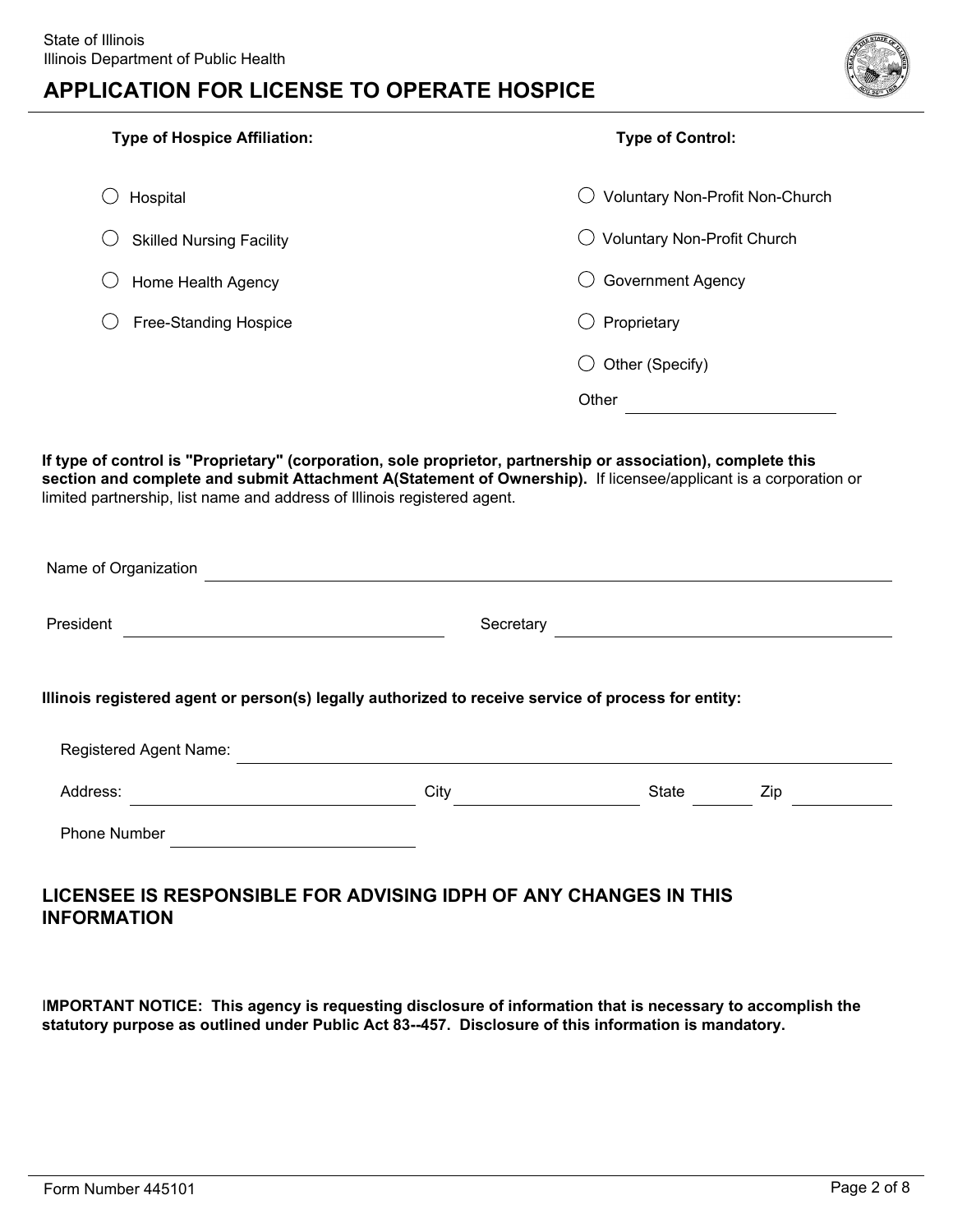

#### **Professional Staffing List**

Include license or registration number when applicable and check if employee is full-time or part-time. Volunteers functioning in professional capacity must be included in this list. Include those employed by direct individual contract and identify by an asterisk (\*). Indicate the Social Security number for home health aides in the column headed "License/ Registration Number." Attached additional sheets if more spaced is needed.

| Name | <b>Title</b>            | License/Regis. # | Full-Time | Part-Time<br>(# of hours) | P-Paid<br>V-Volunteer |
|------|-------------------------|------------------|-----------|---------------------------|-----------------------|
|      | Administrator           |                  |           |                           |                       |
|      | <b>Medical Director</b> |                  |           |                           |                       |
|      |                         |                  |           |                           |                       |
|      |                         |                  |           |                           |                       |
|      |                         |                  |           |                           |                       |
|      |                         |                  |           |                           |                       |
|      |                         |                  |           |                           |                       |
|      |                         |                  |           |                           |                       |
|      |                         |                  |           |                           |                       |
|      |                         |                  |           |                           |                       |
|      |                         |                  |           |                           |                       |
|      |                         |                  |           |                           |                       |
|      |                         |                  |           |                           |                       |
|      |                         |                  |           |                           |                       |

Administrator's other affiliations with a licensed home health agency, hospital or nursing home

Facility Name

Address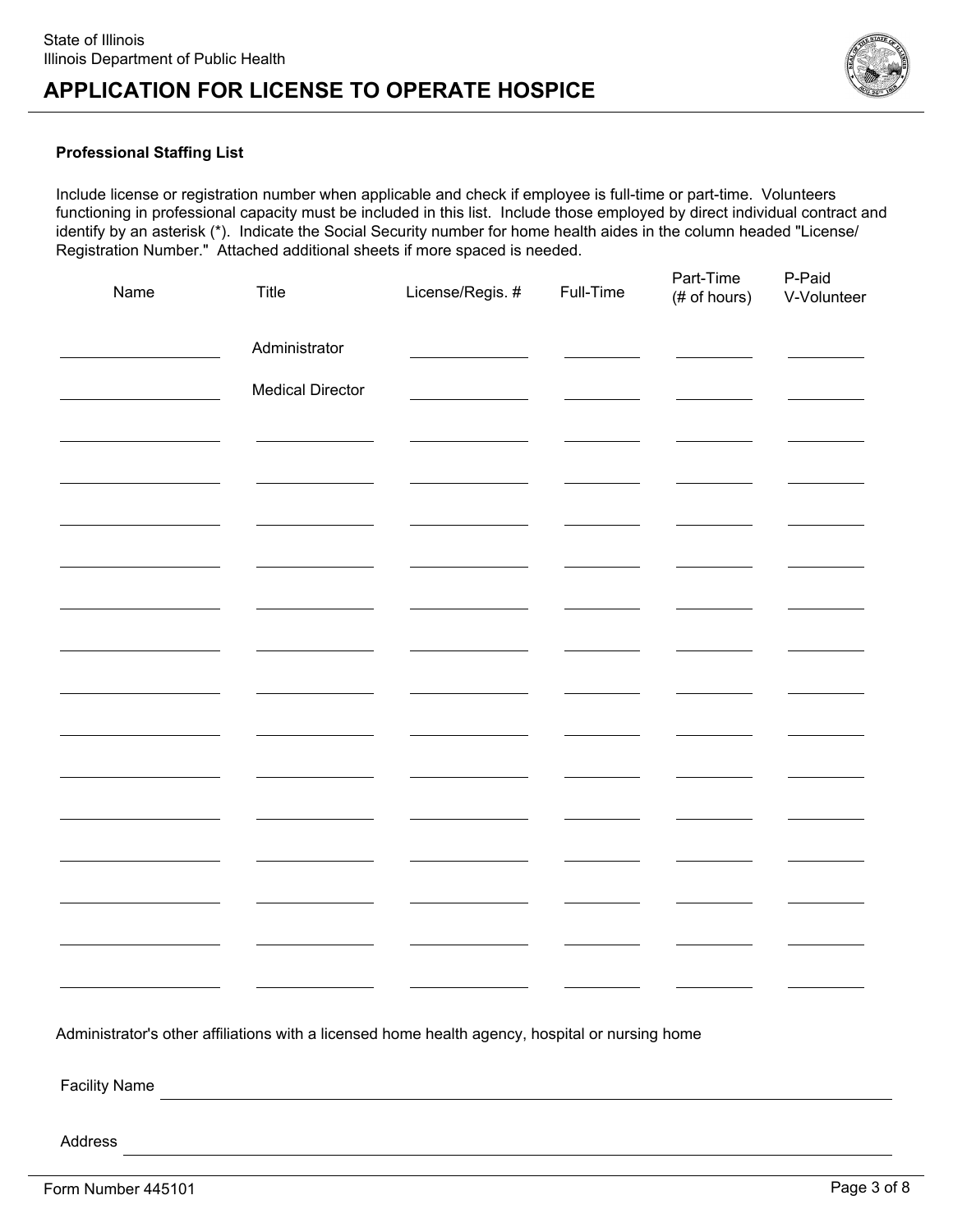

**Volunteers** (providing care or services not requiring licensure and not listed on Professional Staffing List

Number of Volunteers Total combined volunteer hours of care and services provided per week (approximate hours)

| Source of Income for Fiscal Year Ending                                         | month/day/year | Estimated if new hospice |  |
|---------------------------------------------------------------------------------|----------------|--------------------------|--|
| <b>Source of Income</b>                                                         | Percentage     | Income                   |  |
| Medicare                                                                        |                |                          |  |
| Part A                                                                          |                |                          |  |
| Part B                                                                          |                |                          |  |
|                                                                                 |                |                          |  |
| Medicaid                                                                        |                |                          |  |
| Other Third Party Payors (Health Insurance, Champus, VA<br>Worker's Comp, etc.) |                |                          |  |
| <b>Fees from Patients</b>                                                       |                |                          |  |
| Other (Grants, Contributions, Bequests, Fund Raising, etc.)                     |                |                          |  |
| <b>TOTAL</b>                                                                    | 100%           | \$                       |  |

**List counties or portions of counties hospice is approved to serve (geographic service area).** If approved for a portion of a county, identify with an asterisk (\*) before county name.

| Hospice census report for fiscal year ending (month,day, year) ONLY FOR RENEWAL APPLICATION |                                                  |
|---------------------------------------------------------------------------------------------|--------------------------------------------------|
| New Admissions during year                                                                  | Average patient count during year                |
| <b>Patients Terminated</b>                                                                  | If hospice provides inpatient services, indicate |
| Deceased<br>Discharged                                                                      | Total number of acute care days                  |
| Highest patient count during year                                                           |                                                  |
| Lowest patient count during year                                                            | Total number of respite days                     |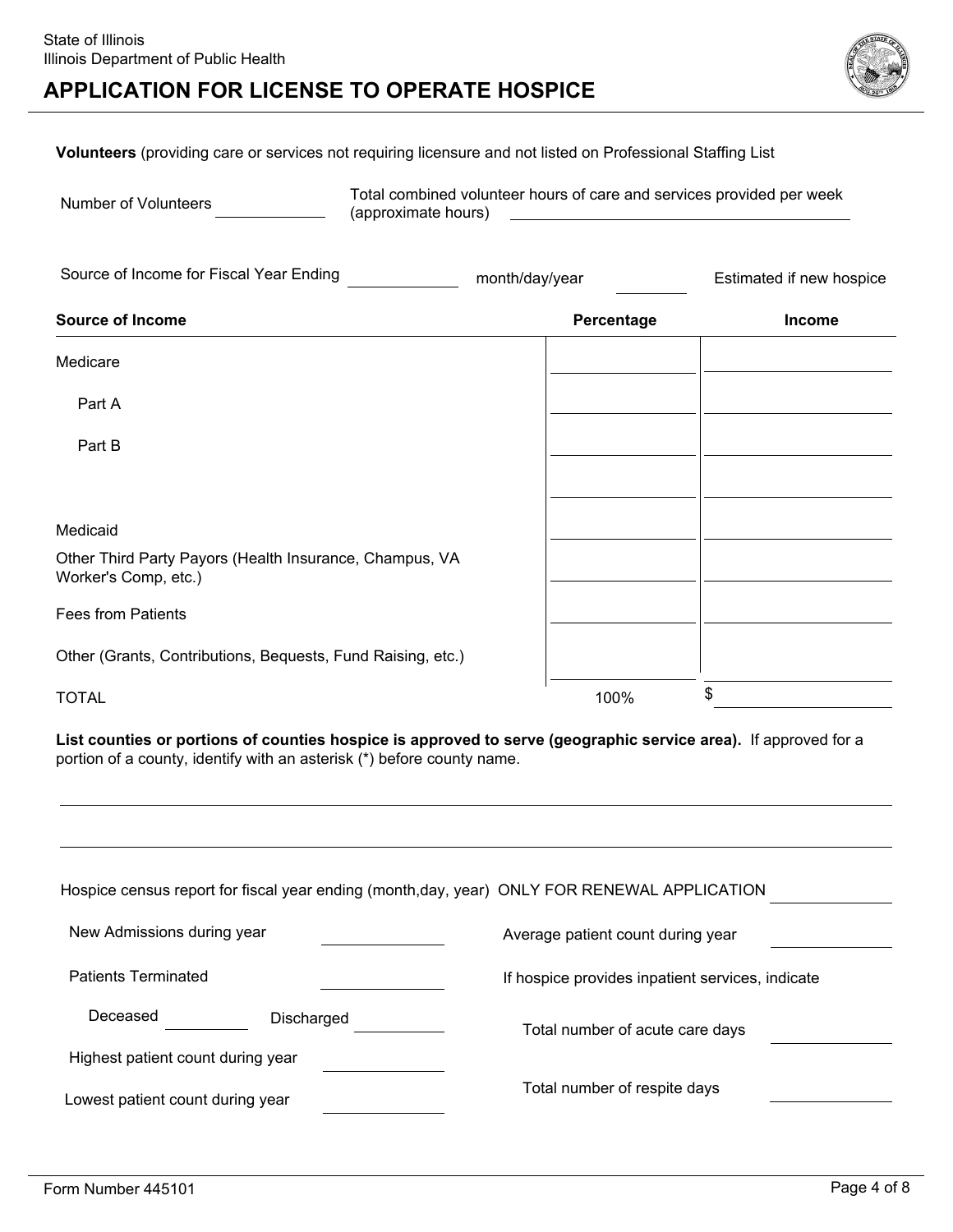

| <b>Service Categories</b>       | <b>Services Provided</b> |          | <b>Name of Outside Contractee</b>                                                                                     |
|---------------------------------|--------------------------|----------|-----------------------------------------------------------------------------------------------------------------------|
| Physician Services*             | <b>Direct</b>            | Contract |                                                                                                                       |
| Nursing Services*               | <b>Direct</b>            | Contract |                                                                                                                       |
| Social Services*                | <b>Direct</b>            | Contract | <u> 1989 - Johann Stoff, deutscher Stoff, der Stoff, der Stoff, der Stoff, der Stoff, der Stoff, der Stoff, der S</u> |
| Pastoral Counseling*            | <b>Direct</b>            | Contract | the control of the control of the control of the control of the control of the control of                             |
| Bereavement Serv & Counseling*  | <b>Direct</b>            | Contract |                                                                                                                       |
| Dietary Counseling*             | <b>Direct</b>            | Contract |                                                                                                                       |
| Short-Term Inpatient (Respite)* | <b>Direct</b>            | Contract |                                                                                                                       |
| Short-Term Inpatient (Acute)*   | <b>Direct</b>            | Contract |                                                                                                                       |
| Home Health Aide                | <b>Direct</b>            | Contract |                                                                                                                       |
| Homemaker                       | <b>Direct</b>            | Contract |                                                                                                                       |
| <b>Physical Therapy</b>         | <b>Direct</b>            | Contract |                                                                                                                       |
| <b>Occupational Therapy</b>     | <b>Direct</b>            | Contract |                                                                                                                       |
| Speech/Language Pathology       | <b>Direct</b>            | Contract |                                                                                                                       |
| <b>Medical Supplies</b>         | <b>Direct</b>            | Contract |                                                                                                                       |
| Drugs & Biologicals             | <b>Direct</b>            | Contract |                                                                                                                       |
| <b>Medical Equipment</b>        | <b>Direct</b>            | Contract |                                                                                                                       |

#### **\* Services required to qualify as Full Hospice**

#### **Contract - Hospice services provided indirectly through a contractual agreement.**

#### **Attach additional sheets if more space is needed**

**Service Categories** - Contracts must be available for review by Department staff at the time of the licensure survey. Short-term inpatient care can only be provided in a hospital licensed under the Hospital Licensing Act or a skilled nursing facility licensed under the Nursing Home Care Reform Act of 1979.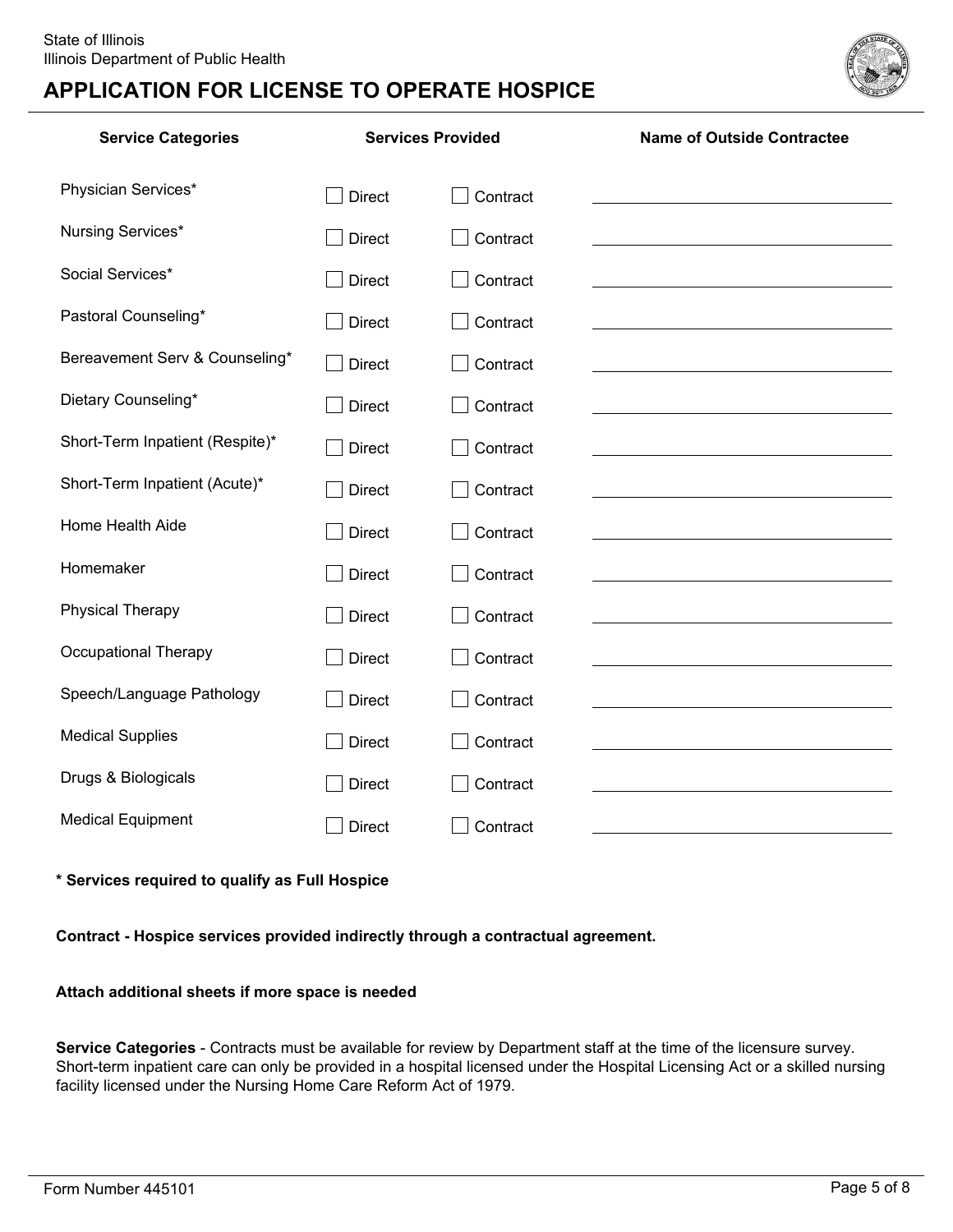License Fee

*Illinois*

 $\Box$ 

The following are included as part of this application:

Annual Hospice Service Plan (Initial & Renewal)

Financial Audit for Current Fiscal Year (Renewal)

Hospice Current Annual Budget (Initial & Renewal)

# **APPLICATION FOR LICENSE TO OPERATE HOSPICE**

**The license fee is as follows and must be submitted with the application:**

**Comprehensive Hospice - Initial & Renewal fee of \$500 Volunteer Hospice - Initial & Renewal fee of \$250**

*I swear or affirm that all statements made in this application and any attachments thereto are correct to the best of my knowledge, and that I will comply with all rules and regulations governing the licensing of hospices in*

Authorized Signature of Applicant Title

Name of Administrator **Date** Date of Administrator **Date Date** Date **Date** 

Signature of Individual Verifying Authorized Signature (if corporation or Title Title association, the second signature must be another corporate officer.

Name of Second Signature Date Date

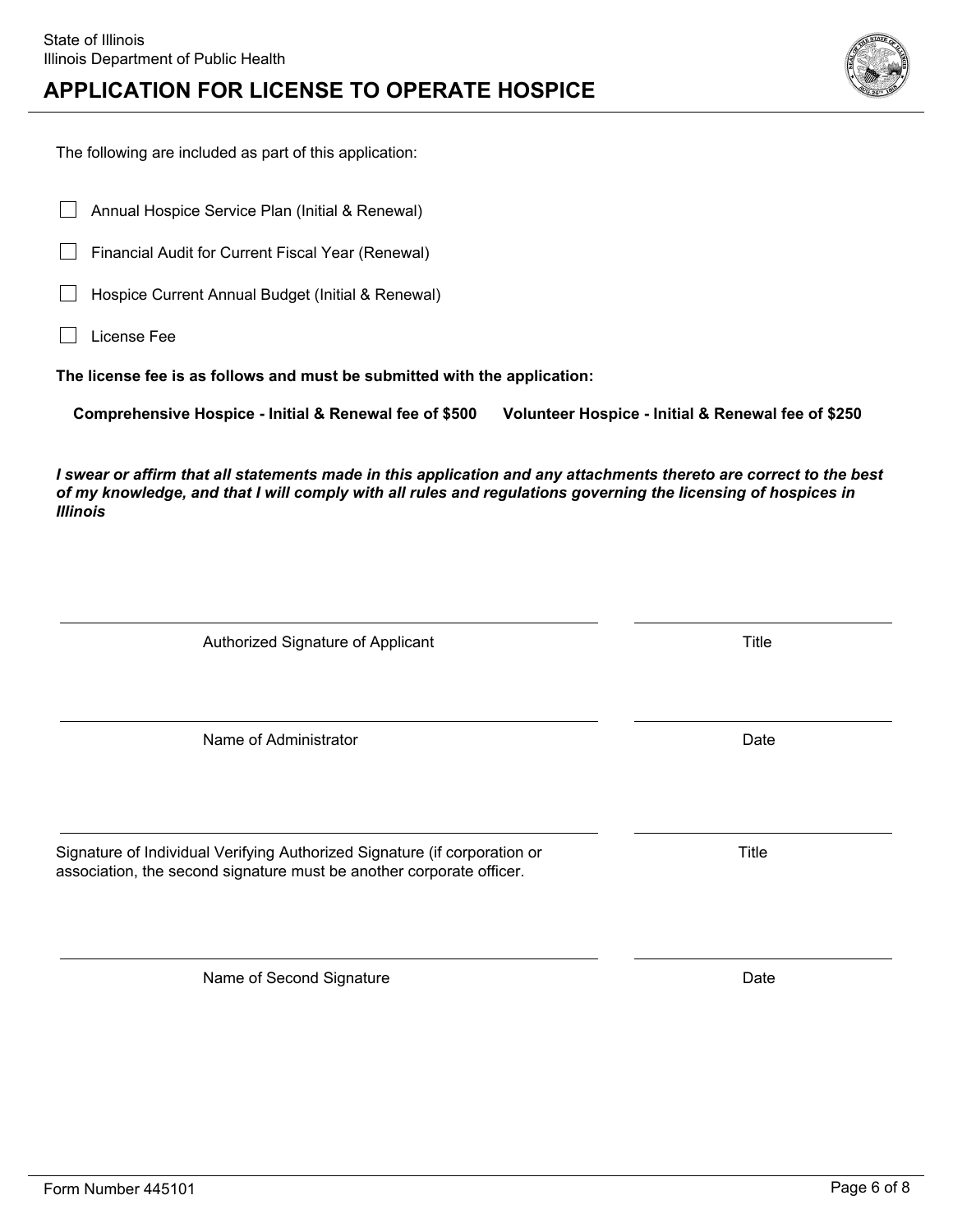

ATTACHMENT A

Non-Applicable

#### **STATEMENT OF OWNERSHIP**

Name of Hospice

List name, telephone number, and occupation of every person who has entered into contract to manage,operate or who owns or controls, directly or indirectly, any of the shares of stock of, or any other financial interest in, the hospice:

| Name/Address | Telephone Number | Occupation | % of Interest |
|--------------|------------------|------------|---------------|
|              |                  |            |               |
|              |                  |            |               |
|              |                  |            |               |
|              |                  |            |               |
|              |                  |            |               |
|              |                  |            |               |
|              |                  |            |               |
|              |                  |            |               |
|              |                  |            |               |
|              |                  |            |               |
|              |                  |            |               |
|              |                  |            |               |
|              |                  |            |               |
|              |                  |            |               |
|              |                  |            |               |
|              |                  |            |               |